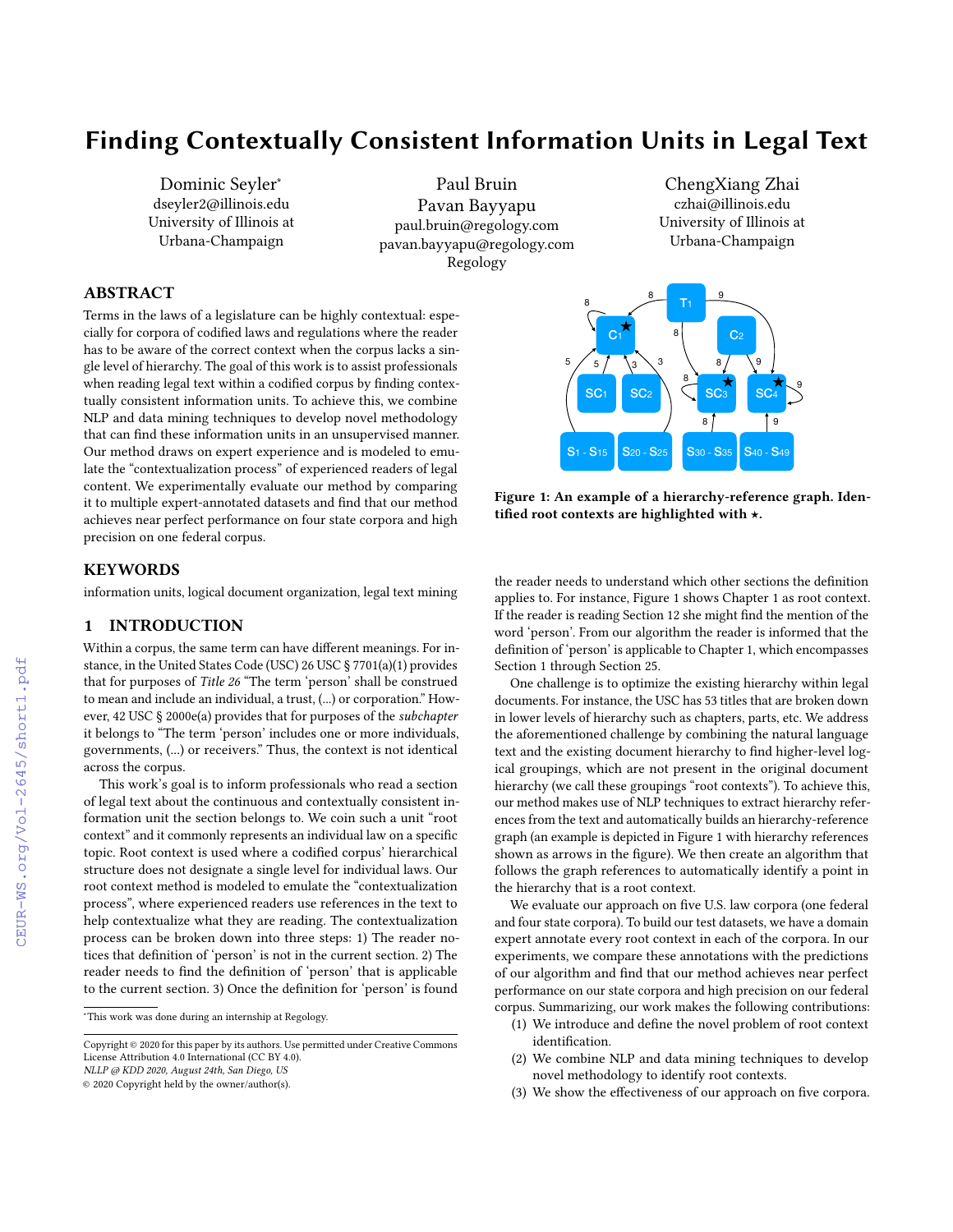## 2 RELATED WORK

The identification of information units is common in library and information sciences [\[18\]](#page-3-0) and web information retrieval [\[12,](#page-3-1) [16,](#page-3-2) [19\]](#page-3-3). There, the purpose is to find a set of documents or articles that form a logically and contextually coherent unit. In the legal domain, it is also common to create some sort of abstraction of legal text. Mostly this is achieved through information extraction, such as text summarization [\[9,](#page-3-4) [11\]](#page-3-5), argument mining [\[13,](#page-3-6) [17\]](#page-3-7), named entity extraction [\[6,](#page-3-8) [7\]](#page-3-9), citation resolution [\[15\]](#page-3-10) and visualization [\[10\]](#page-3-11). Combining these information extraction techniques as building blocks, another line of work builds structured knowledge resources with the intend of abstraction and logical organization of legal content [\[8,](#page-3-12) [14\]](#page-3-13). Our work is bridging the gap between information units in the sense of information retrieval, where we combine content on the logical level, and the legal domain. In contrast to other work in the legal domain, we leverage information units as a concept for guiding the user when navigating legal text. Rather than extracting content from an existing document collection, we augment the data with contextually consistent information units, which we call root contexts. Thus, root context is a novel application of the concept of information units to organize large amounts of semi-structured, legal text.

## 3 PROBLEM DEFINITION

Definition 3.1. Hierarchy instance: A concrete instantiation of a part of the hierarchy, e.g. "Title 12", denoted as  $T_{12}$ . Each hierarchy instance is the union of all its sub-parts. For example,  $T_{12}$  is made up of chapters  $C_1$ , ... $C_{18}$ , which transitively are made up of subchapters  $SC_i$ , etc.

Definition 3.2. Hierarchy level: The union of all hierarchy instances for a certain level. For instance, the "title" hierarchy level  $\mathcal T$  of USC encompasses all 53 title instances  $T_i$ :  $(T_1, T_2, ..., T_{53}) \in \mathcal T$ . The lowest level we consider for this work are Sections  $S$ , which contain all the textual information.

Definition 3.3. Hierarchy branch: A unique identifier for a specific part in the corpus hierarchy. The hierarchy branch is a tuple of hierarchy instances that need to be "followed" from the hierarchy root. For example, the tuple ('USC', ' $T_{12}$ ', ' $C_2$ ', ' $S_{221}$ '), identifies Section 221 in Chapter 2 ("Federal Reserve System"), within Title 12 ("Banks and Banking") in the United States Code.

Definition 3.4. Hierarchy reference: The hierarchy branch of a reference made to the hierarchy in legal text. For example, if the text in ('USC', ' $T_{12}$ ', ' $C_2$ ', ' $S_{12}$ ') references its chapter, then the resulting hierarchy reference is: ('USC', ' $T_{12}$ ', ' $C_2$ '). We define custom regular expressions to identify hierarchy references in the text.

Definition 3.5. Hierarchy-reference graph: A weighted, directed graph where the nodes are hierarchy branches and the edges are hierarchy references between them. The edge weight is the number of references between a pair of nodes.

Definition 3.6. Root context: A specific hierarchy instance, which makes up a contextually consistent information unit.

Definition 3.7. Root context identification: Given a document collection  $C$  (i.e., a law corpus), extract all hierarchy references  $E$  from the text and combine them with the existing document hierarchy V to form a hierarchy-reference graph  $G = (V, E, w)$ . More specifically, V is the set of all hierarchy branches,  $E \subseteq \{(x, y) | (x, y) \in V^2\}$ 

are all directed hierarchy references and  $w : E \rightarrow \mathbb{R}$  the edge weights. The goal is to find a set  $R \subseteq V$  with all hierarchy branches (i.e., nodes in the graph) that are root contexts.

# <span id="page-1-1"></span>4 APPROACH

| <b>Data:</b> $C$ , a document collection (i.e., a law corpus), $V$ a set of all hierarchy |  |  |  |  |  |
|-------------------------------------------------------------------------------------------|--|--|--|--|--|
| branches                                                                                  |  |  |  |  |  |
| <b>Result:</b> R, a set of all root contexts with $R \subseteq V$                         |  |  |  |  |  |
| begin                                                                                     |  |  |  |  |  |
| $G = (V, E, w) \leftarrow$ extract hierarchy references and build graph;                  |  |  |  |  |  |
| $D \leftarrow$ identify hierarchy references in definition and purposes sections;         |  |  |  |  |  |
| $R \leftarrow \emptyset$                                                                  |  |  |  |  |  |
| $MAX HOPS \leftarrow 10;$                                                                 |  |  |  |  |  |
| for $v \in V$ do                                                                          |  |  |  |  |  |
| $hops \leftarrow 0;$                                                                      |  |  |  |  |  |
| $cur\ v \leftarrow v$                                                                     |  |  |  |  |  |
| while $hops < MAX\_HOPS$ do                                                               |  |  |  |  |  |
| $hops \leftarrow hops + 1;$                                                               |  |  |  |  |  |
| if cur $v \in D$ then                                                                     |  |  |  |  |  |
| $R \leftarrow R \cup cur$ v;                                                              |  |  |  |  |  |
| break:                                                                                    |  |  |  |  |  |
| $counts \leftarrow \emptyset$                                                             |  |  |  |  |  |
| for $(x, y) \forall x = cur$ <i>v</i> do                                                  |  |  |  |  |  |
| $count \leftarrow count \cup (y, w((x, y)));$                                             |  |  |  |  |  |
| if $ count  > 0$ then                                                                     |  |  |  |  |  |
| $max_y \leftarrow max_{w((x,y))} count;$                                                  |  |  |  |  |  |
| if $cur\_v = max\_y$ then                                                                 |  |  |  |  |  |
| $R \leftarrow R \cup cur$ v;                                                              |  |  |  |  |  |
| break;                                                                                    |  |  |  |  |  |
| $cur\ v \leftarrow max\ y;$                                                               |  |  |  |  |  |
| else                                                                                      |  |  |  |  |  |
| $cur\_v \leftarrow parent(cur\_v);$                                                       |  |  |  |  |  |
|                                                                                           |  |  |  |  |  |

<span id="page-1-0"></span>Our approach consists of three phases: 1) extract hierarchy references and build the hierarchy-reference graph 2) find root context indicators within definitions and purposes sections 3) perform multi-hops following the graph's edges with the highest weight until a root context is identified. Algorithm [1](#page-1-0) describes our methodology for identifying root contexts. The input to the algorithm is a document collection  $C$  and a set of all hierarchy branches  $V$ . The output is a set of root contexts  $R$ .

**Build hierarchy-reference graph**  $(G = (V, E, w))$ : We start with the nodes of the graph  $V$ , which are all hierarchy branches in a legal corpus. Because only the section hierarchy level  $S$  includes textual context, we start investigating the text of all  $S_i \in S$ . For each  $S_i$ , we extract all hierarchy references by looking for textual references of the hierarchy. We use a set of regular expressions to find these references in text, i.e., "this (<hierarchy level>)". For instance, if the legal text in ('USC', ' $T_{12}$ ', ' $C_2$ ', ' $S_{12}$ ') says "this chapter" we extract ('USC', ' $T_{12}$ ', ' $C_2$ '). We then add an edge between all distinct hierarchy references and the current  $S_i$ , where the edge weight is the sum of the hierarchy references for the edge's target node. Once this step is completed for  $S$ , we begin a count aggregation step at each hierarchy level, moving "upwards" in the hierarchy. In our running example, we move from  $S$  to the chapter hierarchy level C. For each  $C_i \in \mathcal{C}$ , we aggregate all hierarchy references that go from  $C_i$  to other parts in the hierarchy. For instance, we aggregate all hierarchy references to  $T_{12}$  within the hierarchy instance of  $C_2$ , as a single edge from ('USC', ' $T_{12}$ ', ' $C_2$ ') to ('USC', ' $T_{12}$ '), with the combined edge weight of all its children that are pointing to  $T_{12}$ .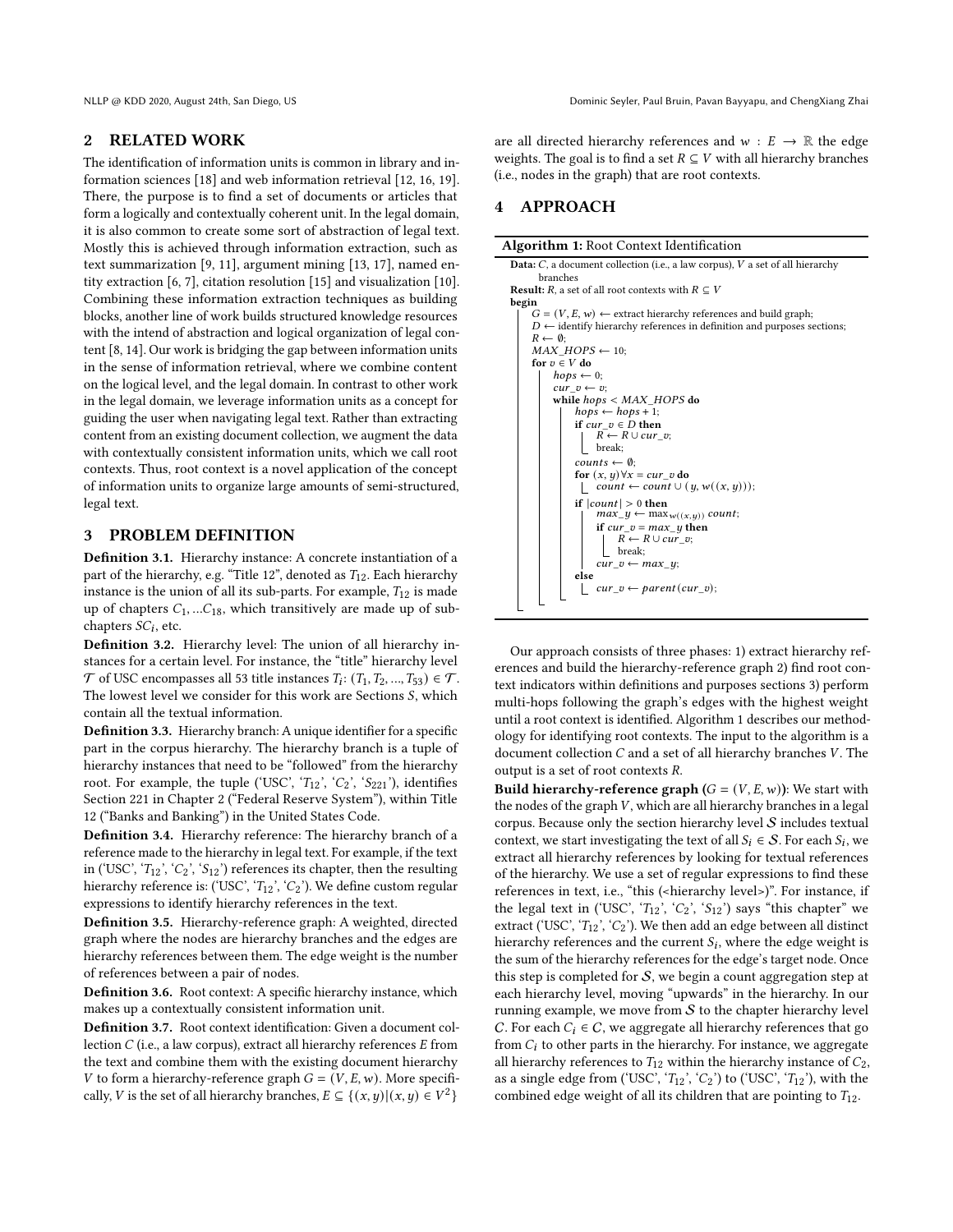Finding Contextually Consistent Information Units in Legal Text Number 2020, August 24th, San Diego, US and Diego, US

<span id="page-2-0"></span>

| Target      | Regular Expression                                            |  |  |  |  |
|-------------|---------------------------------------------------------------|--|--|--|--|
| definitions | this $(\wedge w)$ (?:describes sets forth governs contains)   |  |  |  |  |
| definitions | the following definitions apply to this $(\wedge w^+)$        |  |  |  |  |
| purposes    | the purposes? of (?:the )?*this ( $\w +$ ) (?:are include is) |  |  |  |  |
| purposes    | this $(\wedge w+)$ sets forth                                 |  |  |  |  |

Table 1: Regexes for finding definitions/purposes sections.

Identify root context indicators within definitions and purposes sections  $(D)$ : References in certain sections that contain definitions or purposes carry more weight than regular sections, as these were authored with the intend of helping the reader with contextualization. Our extraction algorithm goes through all sections that contain either "definition" or "purpose" in their title. We define a set of regular expressions that extract the hierarchy references in these sections. Table [1](#page-2-0) shows some examples, where " $(\wedge w^+)$ " matches a reference to the hierarchy (e.g., "chapter"). If one of the regular expressions matches the text within a section, the hierarchy branch of the extracted reference is added to a set  $D$ .

Traverse hierarchy-reference graph to generate  $R$ : Starting at every node in the graph, we perform multiple hops (in our case 10) along the graph, following always the outgoing edge with the highest weight. If a node is found that is in  $D$ , it will automatically be added as a root context<sup>[1](#page-2-1)</sup>. If a node's highest weighted outgoing edge points to itself, then we also consider the node a root context. If a node has no outgoing edges, we move up one level in the hierarchy, to the node's parent, and continue the procedure.

## 5 EXPERIMENTS

#### 5.1 Experimental Setup

Our experimental evaluation aims at measuring the efficacy of our root context identification approach outlined in Section [4.](#page-1-1) For our experiments, we run our algorithm and compare its predictions to the expert annotations. We experiment with three full law corpora: United States Code (USC) [\[5\]](#page-3-14), California Law (CACL) [\[1\]](#page-3-15), Texas Statutes (TXST) [\[4\]](#page-3-16) and two partial law corpora: Illinois Compiled Statutes (ILCS) [\[3\]](#page-3-17) (10 out of 68 chapters covered) and Consolidated Laws of New York (NYCL) [\[2\]](#page-3-18) (7 out of 92 chapters covered). For each corpus, we extract all of its textual contents and hierarchy from the web-pages available online.

For each hierarchy branch in  $V$ , we have a domain expert annotate whether it is a root context ("1" label) or not ("0" label). Table [2](#page-2-2) shows the statistics for each dataset, with its total number of nodes ("Total"), the number of annotated root contexts ("Number Root Contexts") and the percentage of root contexts out of all nodes in the graph ("%").

Since our experimental setup is equivalent to a classification problem, we report  $F_1$ -score, precision, recall of the class under consideration (i.e., "1" label) and classification accuracy. In this case, false positives are instances that our method identifies as root contexts, however, the expert annotated these instances as not a root context. False negatives are root contexts that were identified by the expert but not found by our method.

<span id="page-2-2"></span>

| Dataset                        | Total   | Number Root Contexts | $\%$ |  |  |
|--------------------------------|---------|----------------------|------|--|--|
| <b>USC</b>                     | 166,086 | 3,040                | 1.83 |  |  |
| CACL                           | 177,862 | 2,887                | 1.62 |  |  |
| <b>TXST</b>                    | 239.259 | 4,419                | 1.84 |  |  |
| <b>ILCS</b>                    | 19,088  | 800                  | 4.19 |  |  |
| <b>NYCL</b>                    | 4,201   | 306                  | 7.28 |  |  |
| . .<br>$\sim$<br>$\sim$ $\sim$ |         |                      |      |  |  |

Table 2: Statistics of datasets.

<span id="page-2-3"></span>

| Dataset     | F1   | Precision | Recall | Accuracy |
|-------------|------|-----------|--------|----------|
| USC         | 0.71 | 0.95      | 0.56   | 0.99     |
| CACL.       | 0.97 | 0.98      | 0.97   | 1.00     |
| <b>TXST</b> | 0.95 | 0.98      | 0.91   | 1.00     |
| <b>ILCS</b> | 0.98 | 0.99      | 0.97   | 0.99     |
| NYCL        | 0.92 | 1.00      | 0.85   | 0.99     |

Table 3: Classification results of root context identification.

## 5.2 Experimental Results

Table [3](#page-2-3) shows the results of our method on different datasets. We find that our method generally achieves high precision ( $\geq 0.95$ ), which means that if our method finds a root context one can be certain that it actually is a root context. Recall is also high for state corpora, but lesser so for our federal corpus, meaning that our method finds almost all root contexts on a state level. In our manual analysis we find that the reason for the lower recall on the federal level is that there are inherent differences in how the hierarchy is organized within the titles of USC. We see improving the recall on the federal level as an opportunity for future research. Accuracy is close to 1 for all corpora, which is not surprising since the number of root contexts is smaller than the number of nodes in the graph. Summarizing, we find that our method achieves near perfect performance for state corpora and high precision for USC.

## 6 CONCLUSION AND IMPACT

We presented the problem of finding contextually consistent information units to assist professionals when reading legal text and developed novel methodology to find these units. We evaluate our method and find that it achieves high precision and  $F_1$  score on multiple datasets. The high accuracy of our method indicates that the task is not hard and the proposed method has worked well. Since the method is unsupervised, it does not require any manual work and can thus be applied broadly to all such application problems. Naturally, we may further improve performance by applying supervised learning with our method used as one feature and combine it with other features, especially text-based features, which would be future work. While we find our method to be effective, there are instances where root contexts cannot be identified due to the lack of hierarchy references. To solve this in the future, we envision to find root context indicators by looking at the evolution of legal text over time and study the differences of different versions of the law.

This work further aids Regology's<sup>[2](#page-2-4)</sup> machine learning framework. For instance, the root context concept has been successfully utilized to build a keyword extraction algorithm; increase the performance of existing information retrieval components (e.g., grouping search results, assessing law changes, differentiating between new and amending laws), and extract topics.

<span id="page-2-1"></span><sup>&</sup>lt;sup>1</sup>We experimented with different weighting schemes for nodes that are in  $D$ , however, we found that "overriding" the edge weights in  $D$  works best.

<span id="page-2-4"></span><sup>2</sup>https://regology.com